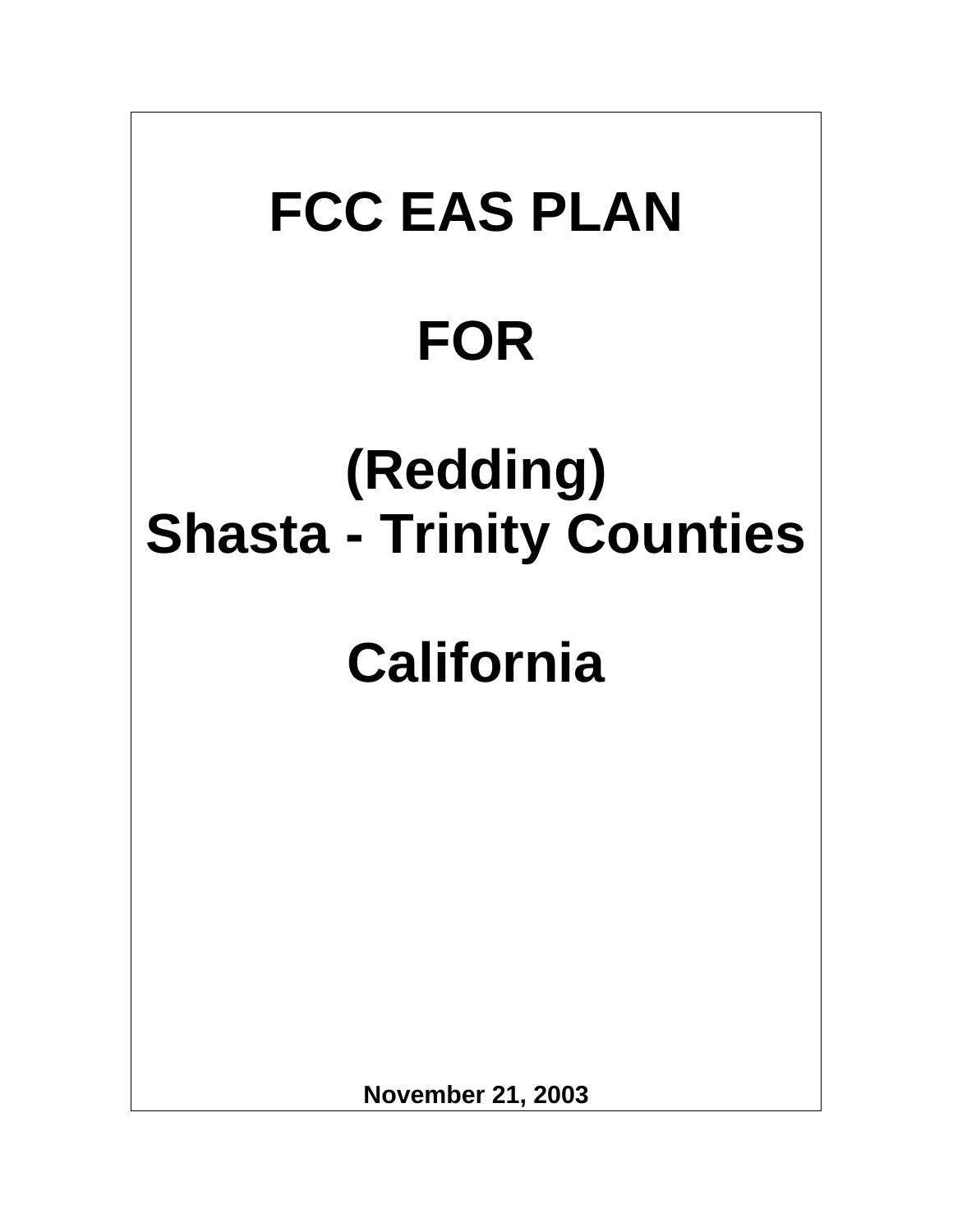#### **Statement**

This is the Emergency Alert System (EAS) Plan for the "Redding FCC Local Area" which covers Shasta and Trinity Counties. This plan is a part of the State of California Emergency Alert System Plan, which replaced Emergency Broadcast System plans and procedures.

This Plan consists of a cover page, an introduction & statement and Communications Operation Orders COO#1-COO#7. Additionally, the COO's are followed by the signature page and a revision log page. Amendments, when signed by the LECC, and approved by the SECC, are incorporated herein by reference thereto. The operational date of this plan is the date it is approved and signed by the SECC Chair. Once final signature from the State Office of Emergency Services is complete, the LECC Chair shall cause a copy to be distributed to all stations and cable entities. Copies for public information shall not contain "hot-line" numbers or confidential codes.

#### **Broadcasters and Cable Stations**

The Shasta-Trinity Counties FCC Local Area includes all broadcasters and cable television companies in and serving Shasta and Trinity Counties.

| <b>FIPS CODE</b>                                                                                                            | <b>COUNTY</b>                                            |                                                    |
|-----------------------------------------------------------------------------------------------------------------------------|----------------------------------------------------------|----------------------------------------------------|
| 06089<br>06105                                                                                                              | <b>Shasta</b><br><b>Trinity</b>                          |                                                    |
| $1 =$ northwest<br>$4=$ west central<br>$7 =$ south west<br>(Precedes county code: for example, Shasta NW would be: 106089) | $2 =$ north central<br>$5 =$ central<br>8= south central | $3 =$ northeast<br>6= east central<br>9= southeast |

Adjoining Counties whose broadcasts serve this area:

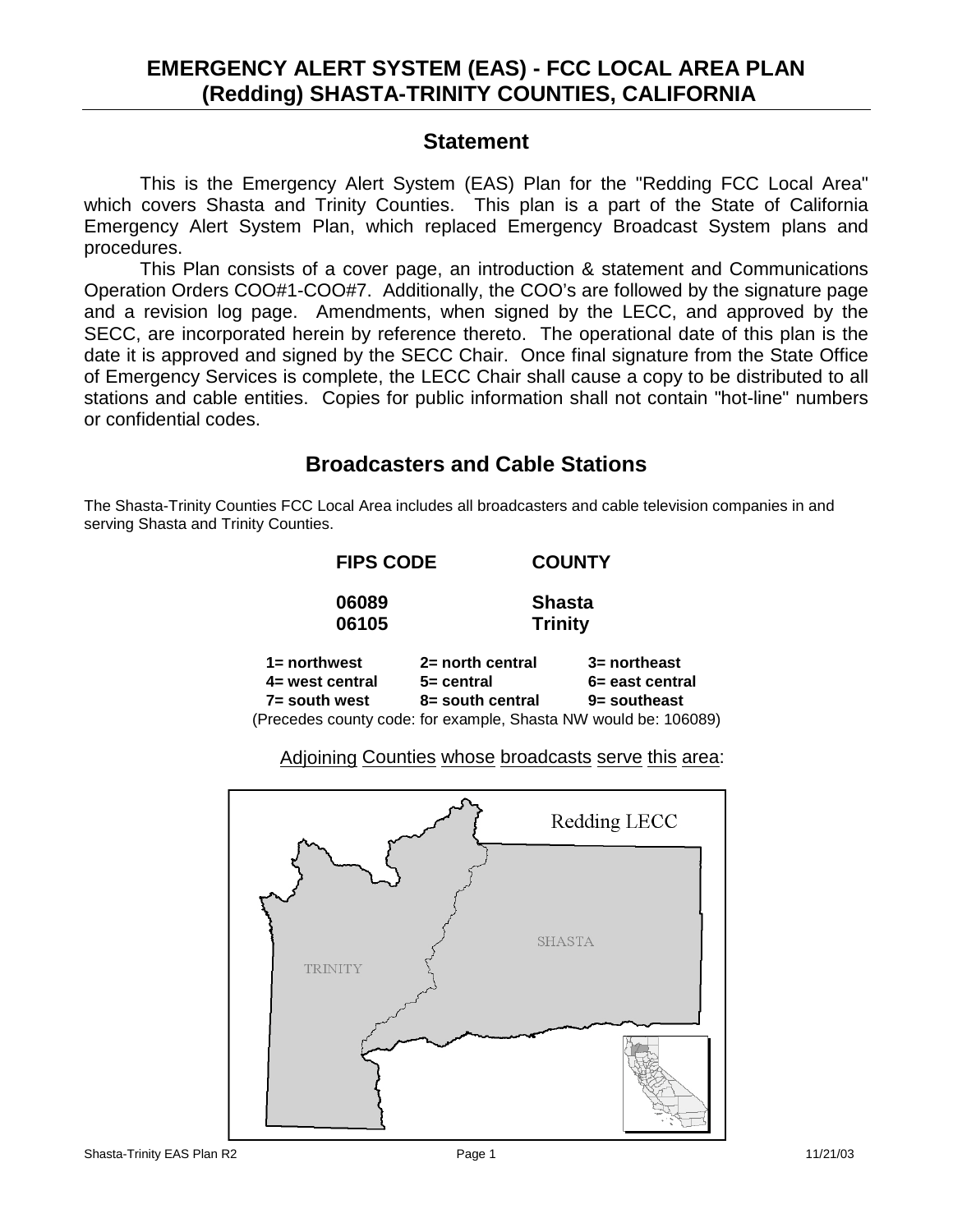# **MONITOR PLAN**

1.1 The **LP1** station is **KQMS, 1400 kHz - KSHA,104.3 MHz** (Redding) The LP1 station will monitor:

| a. KNRO        | <b>1670 kHz</b> |                              | (Redding)        |
|----------------|-----------------|------------------------------|------------------|
| b. <b>KALF</b> | 95.7 MHz        | Round Mtn                    | (Near Paskenta)  |
| c. NWR WXL-88  | 162,550 MHz     | South Fork Mtn               | (Sacramento WFO) |
| d. CLERS       | 155.700 MHz     | <b>Hoadley Mtn</b>           | (Lewiston)       |
| e. SHASCOM     |                 | 158.895 MHz -or- 153.875 MHz | (Redding)        |

1.2 The **LP2** station is **KNRO, 1670 kHz - KRRX, 106.1 MHz** (Redding) The LP2 station will monitor:

| a. KQMS       | 1400 kHz    |                    | (Redding)        |
|---------------|-------------|--------------------|------------------|
| b. KALF       | 95.7 MHz    | Round Mtn          | (Near Paskenta)  |
| c. NWR WXL-88 | 162,550 MHz | South Fork Mtn     | (Sacramento WFO) |
| d. CLERS      | 155.700 MHz | <b>Hoadley Mtn</b> | (Lewiston)       |
| e. SHASCOM    | 158.895 MHz |                    | (Redding)        |

1.3 All stations and CATV control points must monitor two of the following:

a. **KNRO** or **KRRX** b. **KQMS** or **KSHA** c. **KVIP (FM) 98.1 MHz** which monitors LP1, LP2, SHASCOM and NWS.

1.4 In addition, but not in lieu of, any other station listed in 1.1 and 1.2 above are recommended monitoring:

| a. <b>NWR WXL-88</b> | 162.550 MHz | South Fork Mtn | (Sacramento WFO) |
|----------------------|-------------|----------------|------------------|
| b. <b>KALF</b>       | 95.7 MHz    | Round Mtn      | (Near Paskenta)  |
| c. <b>CLERS</b>      | 155.700 MHz | Hoadley Mtn    | (Lewiston)       |

\*NOTE: KALF is Relay from KFBK Sacramento LP-1.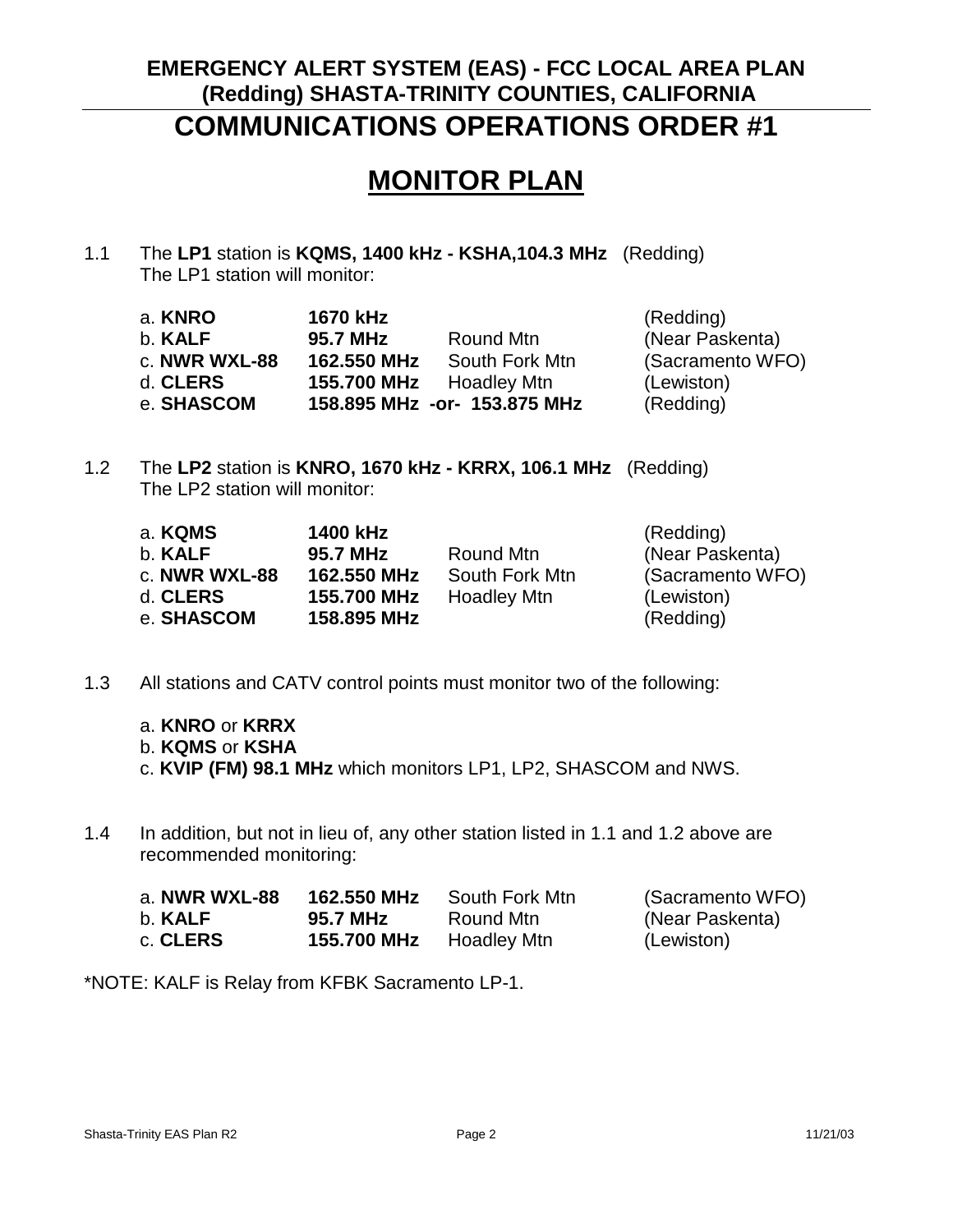# **EAS EVENT CODES**

- 2.1 National Event Codes for messages required to be carried by all stations and entities:
	- EAN Emergency Action Notification Message
	- EAT Emergency Action Termination Message
	- NIC National Information Center Message
	- NPT National Periodic Test
- 2.2 Local Event Codes for messages to be carried by all participants in this FCC local Area:
	- CAE Child Abduction Emergency
	- CEM Civil Emergency Message
	- EVI Evacuation Immediate
	- FFW Flash Flood Warning
	- RMT Required Monthly Test
	- RWT Required Weekly Test
	- SVR Severe Thunderstorm Warning
	- TOR Tornado Warning
- 2.3 Local Event Codes for messages that are recommended (voluntary) to be carried:
	- FFA Flash Flood Watch
	- FLA Flood Watch
	- FLW Flood Warning
	- FRW Fire Warning
	- HMW Hazardous Materials Warning
	- HWW High Wind Warning
	- HUW Hurricane Warning
	- SPW Shelter in Place Warning
	- TOE 911 Telephone Outage Emergency
	- TOA Tornado Watch
	- WSW Winter Storm Warning
- 2.4 EAS test message codes, as listed below, are **NOT** to be relayed:
	- ADR Administrative Message
	- DMO Practice/Demonstration Warning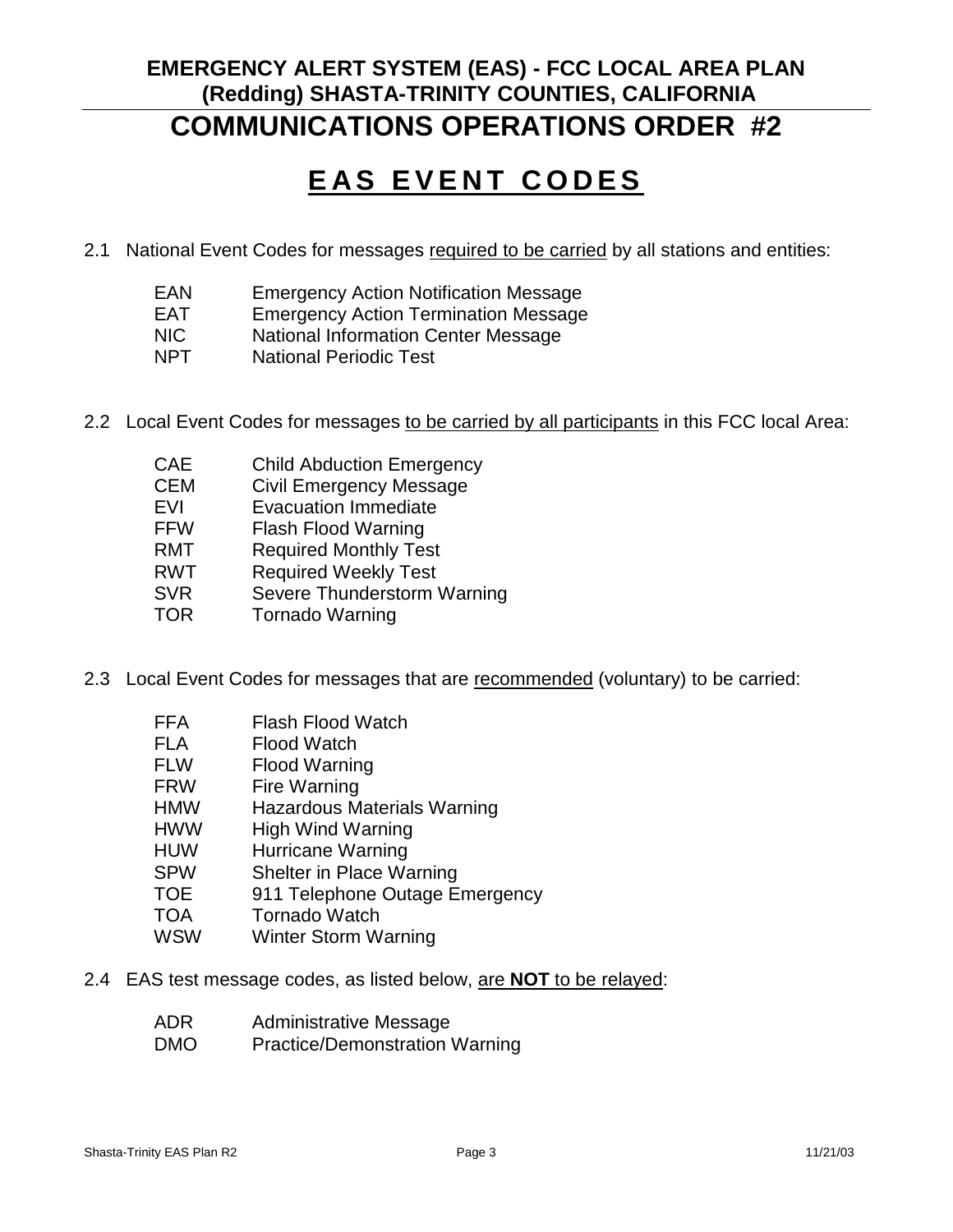# **NATIONAL WEATHER SERVICE**

#### *Contains confidential data*

- 3.1 All National Weather Service WARNING messages and EAS ACTIVATION REQUESTED messages will be transmitted over the national weather radio (NWR).
- 3.2 LP1 and LP2 stations are required to monitor the NWR frequency serving their area of responsibility. All LP station and CATV control points are urged to also monitor their NWR transmitter to provide a redundant path.
- 3.3 The NWR transmitter carries three (3) digital headers, the NWR receiver alert tone, the EAS attention alert tones, the audio message, and the three (3) digital End-Of-Message (EOM) transmissions. No verbal message to exceed 115 seconds in length. However, the broadcasters in this Local Area expect them to be confined to 45 seconds or less. (EAS terminals will not record any EAS activation longer than 120 seconds. EAS receiving terminals will not record any activation message from any source that does not receive the EOM inside 120 seconds.)
- 3.4 In the event the NWR transmitter is off the air, the NWS office shall telephone the **Confidential Information**
	- a. Identify yourself. State the reason you are activating the Emergency Alert System. Be prepared to authenticate in accordance with COO Number 7 where appropriate. The broadcast station shall be prepared to immediately record your message. You may be asked for a level; say "Level level level level level."
	- b. On receiving the "go-ahead", say: *"5, 4, 3, 2, 1. This is the National Weather Service office in \_\_\_\_\_\_\_\_\_\_\_\_\_. We are activating the Emergency Alert System for a* (nature of the warning)."
	- c. Read the message. (It must not exceed 115 seconds) (and end it with:) *"This concludes this Emergency Alert System message from the National Weather Service."*

Remain silent until the broadcaster tells you it has been received okay.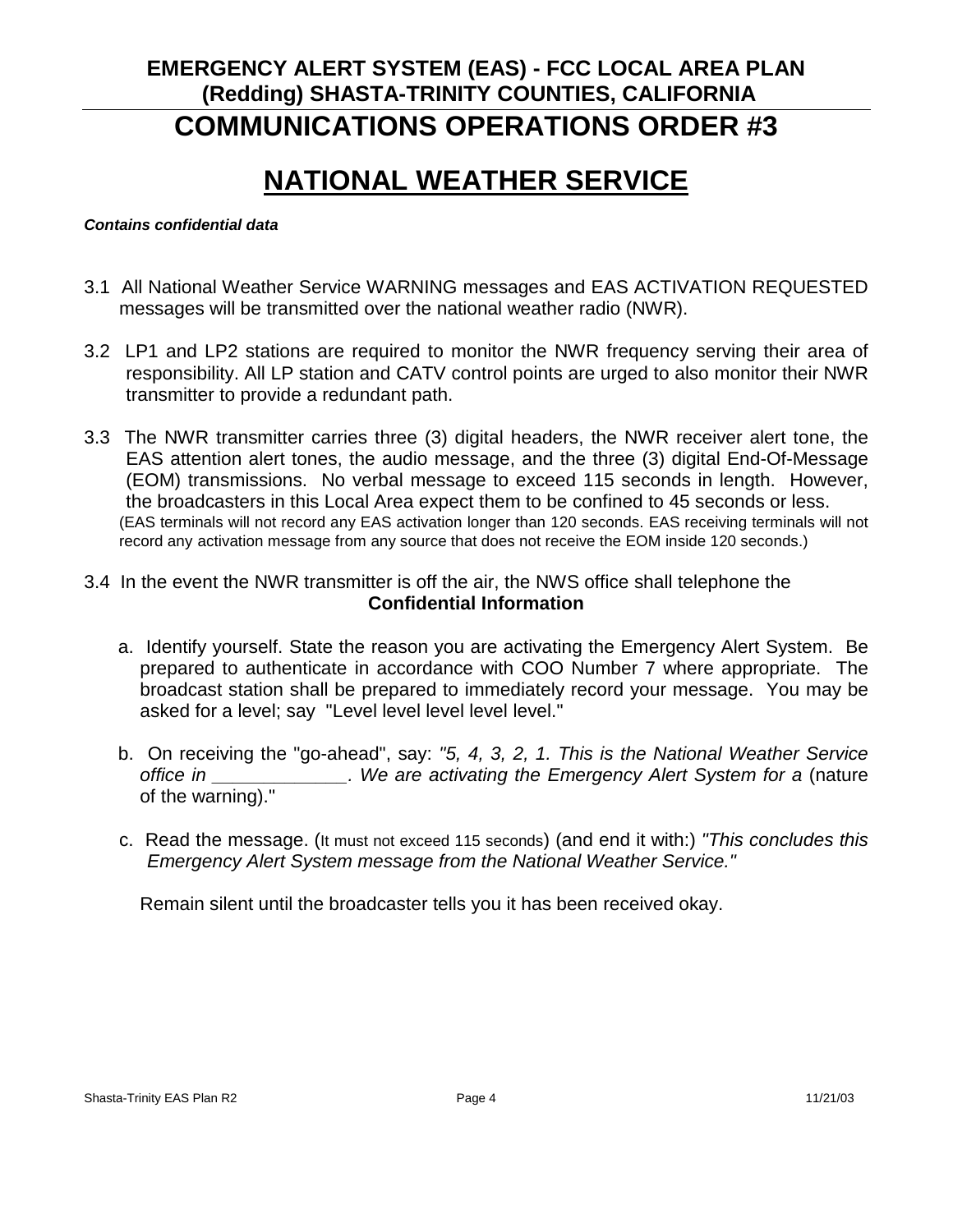## **EMERGENCY ALERT SYSTEM (EAS) - FCC LOCAL AREA PLAN (Redding) SHASTA-TRINITY COUNTIES, CALIFORNIA**

## **COMMUNICATIONS OPERATIONS ORDER #4**

## **FOR LP1 AND LP2 STATIONS TO ACTIVATE EAS AND TRANSMIT A LOCAL BROADCAST**

#### **4.1 From the EAS terminal.**

- a. **If the Event Code coincides with one shown on the COO # 2, sec 2.1 or 2.2, you will put it on the air as soon as possible using the prescribed EAS terminal instructions.**
- b. You may broadcast any other event Code message at your discretion.

#### **4.2 From a telephone call.**

- a. You receive a telephone call from a person or agency authorized to initiate the Emergency Alert System. (Authentication procedure - where required - is in COO-7. Radio or teleprinter transmissions from the NWS, another EAS station, local, or state government do not require authentication.)
- b. Start recorder to record message. Tell the telephone caller to "countdown and go." Caller's out-cue is "This concludes this broadcast from the (Agency) in (location).
- c. Program your EAS terminal with the appropriate FIPS delivery and Event Codes.
- d. Cue up message (if on external recorder) for broadcast. Fade out the program in progress and announce: **"We interrupt this program to activate the Emergency Alert System for the Shasta-Trinity County area. Important instructions will follow."**
- e. Activate your EAS terminal. Read or play the message. Then announce: **"This concludes the Emergency Alert System bulletin. All broadcast stations and cable systems may now resume normal operations."**  Send EOM
- f. Resume normal broadcasting. Do **not** editorialize or comment on the incident as it may be construed as an official announcement. Repeat the highlights of the warning every 5-10 minutes, if possible, during the period of warning.
- g. Log it. Assure the FCC, Washington D.C. is notified in writing in accord with their request to be informed.
- 4.3 Any broadcast station may activate the EAS and read the message, upon receipt of any "ACTIVATION REQUESTED" bulletin from the National Weather Service without delay or additional notification, authorization or permission.
- 4.4 All news and program personnel shall be familiar with the necessity to place programming on the air with the least delay. Periodic training should be conducted.
- 4.5 On-air personnel shall not ad-lib, interpret, abbreviate or alter any test or broadcast. Tests shall not be sung, set to music, include music, echo and/or other electronic alteration or production aids.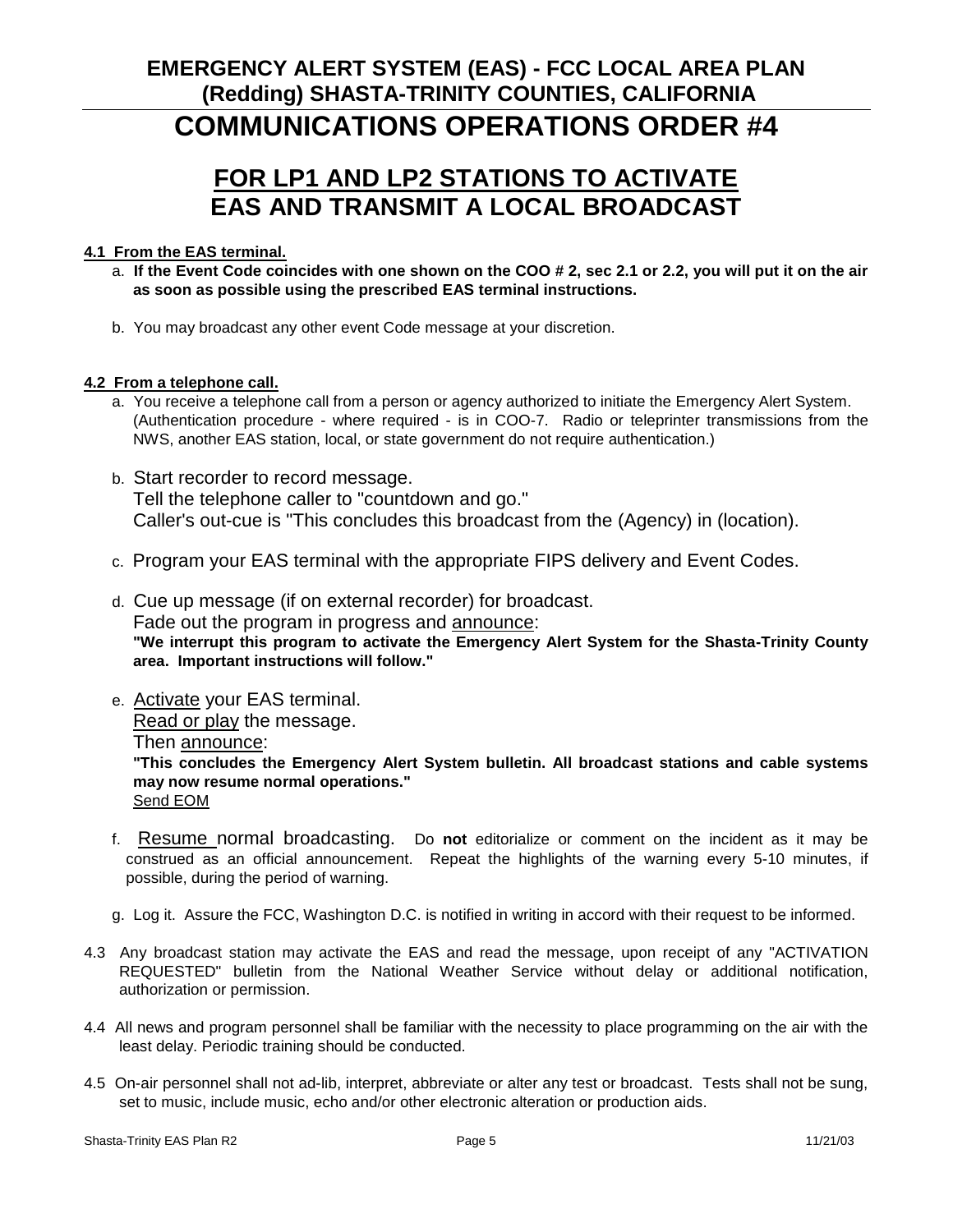## **COMMUNICATIONS OPERATIONS ORDER #5**

## **FOR LOCAL GOVERNMENT OFFICIALS TO ACTIVATE THE EMERGENCY ALERT SYSTEM.**

5.1 Agencies and/or officials, specified in 5.4, are authorized to activate the Emergency Alert System by following these steps:

a. **Write out the WARNING message** to be broadcast by all AM, FM, TV and Cable TV stations in this plan.

b. Contact the SHASCOM Dispatch Center (EOC) at **xxx-xxx-xxxx.** (Remember: SHASCOM Dispatch does not have the means to record the message as would a LP1 or LP2 station.)

c. The California Highway Patrol (CHP) has been designated as the law enforcement agency responsible for coordinating and issuing multi-regional EAS alerts for Child Abductions at the request of the local investigative authority. CHP EAS Child Abduction Alert activations will be authorized by the CHP Emergency Notification and Tactical Alert Center (ENTAC) and forwarded to the respective CHP Communications Center for action.

d. SHASCOM may issue local Child Abduction Emergency EAS alerts at the request of law enforcement agencies in Shasta and Trinity Counties. Agencies requesting such activation shall ensure that <u>all</u> the proper "AMBER" criteria are met:

It is a CONFIRMED abduction

Child 17 or younger

Abductee is in imminent danger of serious bodily injury or death

Sufficient information, that if disseminated to the general public, could assist in the safe recovery of the victim

e. . Until all plan participants are able to forward Child Abduction Emergency messages (CAE), they will be encoded as ADR, Administrative Message, followed by a Child Abduction Emergency voice message. When all local participants can forward CAE messages, Child Abduction Emergency messages will be encoded using the Child Abduction Emergency (CAE) code.

- 5.2 Authorized officials must use the following format to activate the EAS: **"This is**  (Name/Title) of (Organization)**. I request that the Emergency Alert System be activated for the Shasta-Trinity Counties Area because of a** (description of the emergency)**."**
- 5.3 EAS message originators shall limit their messages to 45 seconds.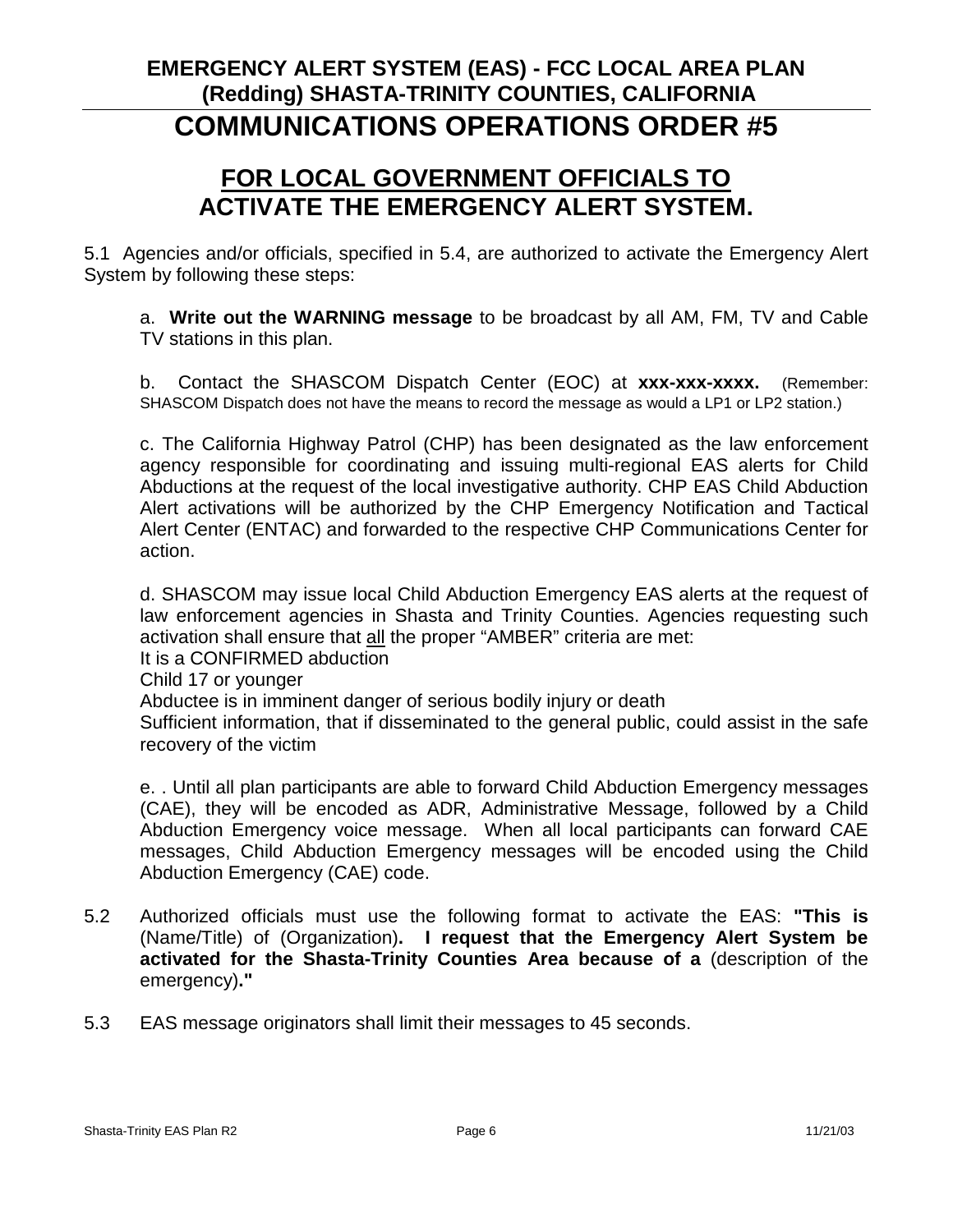- 5.4 The following authorities are authorized to activate the EAS for this Local Area Shasta County Sheriff Shasta County Undersheriff Director of Emergency Communications Assistant Director of Emergency Communications Any Incident Commander Redding Police Chief Redding Fire Chief Anderson Police Chief Anderson Fire Chief Trinity County Sheriff Trinity County UnderSheriff Trinity County OES Director Trinity County Sheriff Detective Eric Palmer California Highway Patrol, Redding Area Commander
- 5.5 The California Highway Patrol will transmit Child Abduction Emergency EAS alerts on 155.700 MHz. (CLERS)
- 5.6 When EDIS is available, the originating official(s) shall enter text of the Warning bulletin into the EDIS system as quickly as possible so that all television and CATV companies will have the message for clear text viewing by the hearing impaired. EDIS data is used to expand on the EAS information. Some stations supplement EAS messages with the data from EDIS as an adjunct for the hearing impaired and to better serve listeners and viewers since EDIS includes NWS watches and statements. This additional information can be especially important to alternative language stations.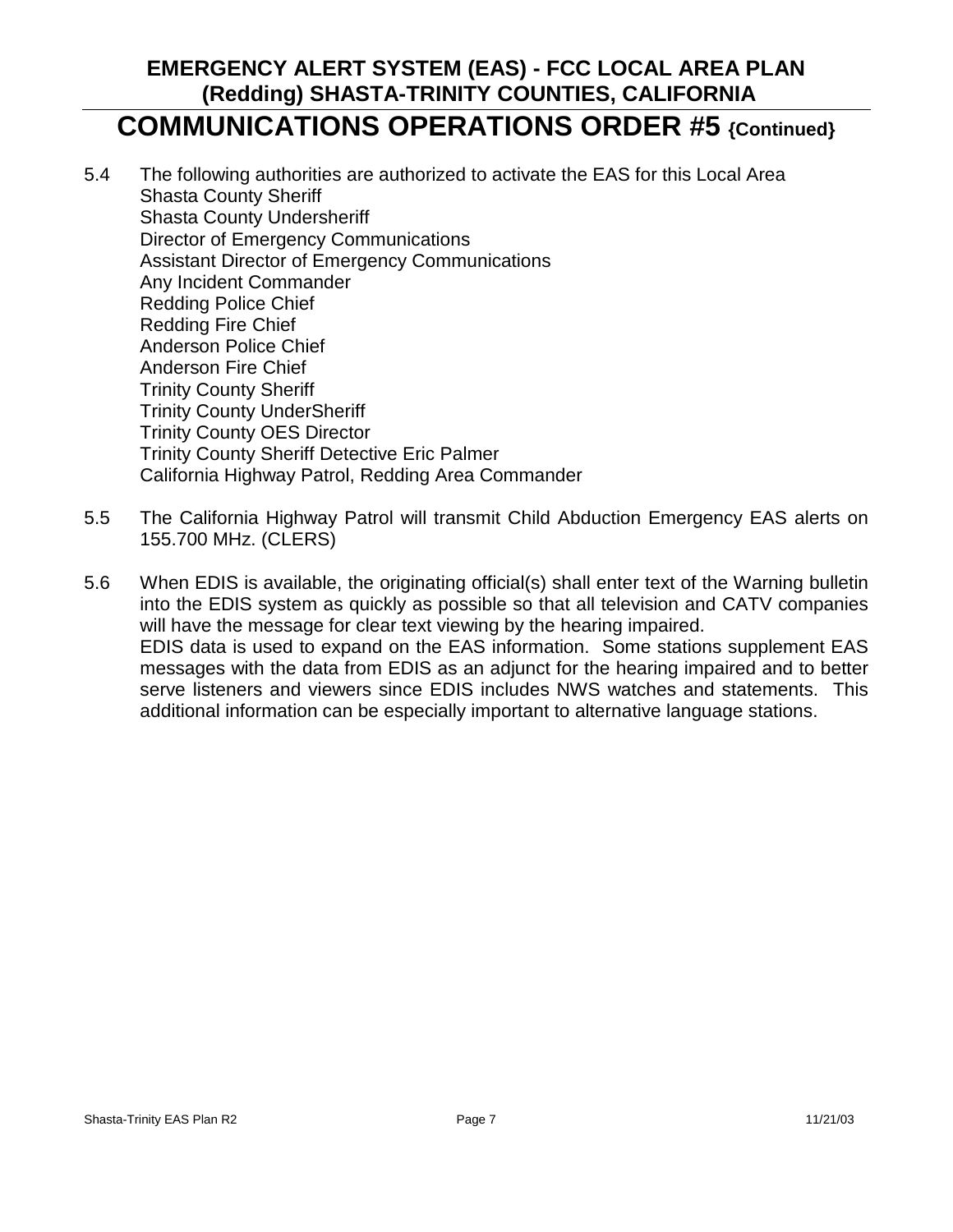## **REQUIRED MONTHLY TEST**

The Coordinated Monthly Test (Event Code RMT) within every Local Area is required to be carried by all broadcast stations and CATV firms. It may be carried simultaneously with the originating LP1 station, or delayed by no more than 60 minutes. [FCC Part 11.61(a) (1) (v)].

6.1 The Required Monthly Test in this FCC Local Area is conducted as follows.

a. Daytime: 3rd Wed 9:50 AM, January, March, May, July, September, November

b. Nighttime: 3rd Wed 9:50 PM, February, April, June, August, October, December

- 6.1.1 The nighttime Required Monthly Test will originate from SHASCOM Dispatch Center as above stated for retransmission by all broadcast stations and CATV companies within the time limit prescribed by the FCC.
- 6.1.2 The daytime Required Monthly Test will originate from the SHASCOM Dispatch Center as above stated for retransmission by all broadcast stations and CATV companies within the time limit prescribed by the FCC.
- 6.2 The Required Monthly Test will take about 45 seconds or less. The message may vary slightly in length and the content will be dependent on the subject chosen for the time of year and prevalent threats or potential hazards.
- 6.2.1 If for any reason, there are problems with the transmission of the Required Monthly Test as scheduled, it will be re-scheduled for the following week, on the same day and time. This will allow for a way to get the RMT in, even if there are problems at SHASCOM.
- 6.3 The State Office of Emergency Services EAS Studio or the California State Warning Center will transmit a monthly test that may be carried by any station in addition to the station's weekly test or in lieu of it's weekly test, but never in place of a Local Area's Required Monthly Test.
- 6.3.1 The monthly State EAS test is conducted on the first Friday of every month unless otherwise notified. It is transmitted statewide at about 10:15 a.m. on CLERS and may be rebroadcast at anytime within 60 minutes thereafter. It will use the ADR Event Code --- not an "RMT".
- 6.3.2 The monthly State EAS will be preceded by a 'talkup' pre-test at 09:45 a.m. on CLERS using the DMO Event Code. This pre-test is used to remind all public service radio dispatch centers to refrain from using CLERS during the State EAS test at 10:15 a.m. Additionally, State OES will conduct periodic phone verification with the LP-1 prior to and following these tests.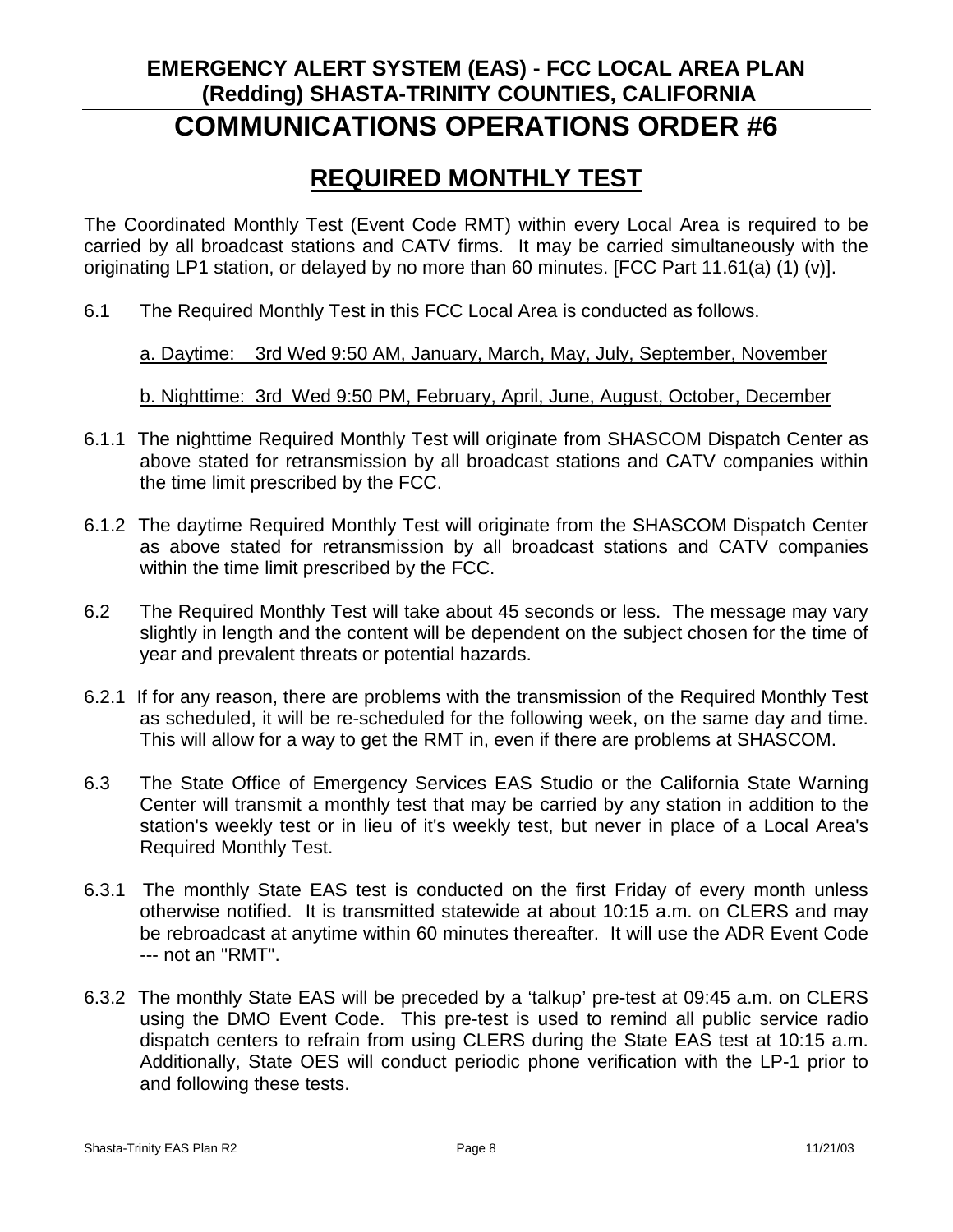# **EMERGENCY ALERT SYSTEM (EAS) - FCC LOCAL AREA PLAN (Redding) SHASTA-TRINITY COUNTIES, CALIFORNIA**

# **COMMUNICATIONS OPERATIONS ORDER #7**

## **AUTHENTICATION BY LOCAL GOVERNMENTS**

- 7.1 No authentication codes are used in this Local Area Plan. However, this Order is in the Plan for use should the situation change in the future. (Change can be affected by reissuing COO-7 as an amendment rather than rewriting the entire Plan.)
- 7.2 **An authenticator code is NOT required** for use by those authorized to activate the Emergency Alert System by telephone, FAX or other unsecured transmissions.
- 7.3 The CLERS, EDIS, weather wire or other hard copy media likewise do NOT require authentication.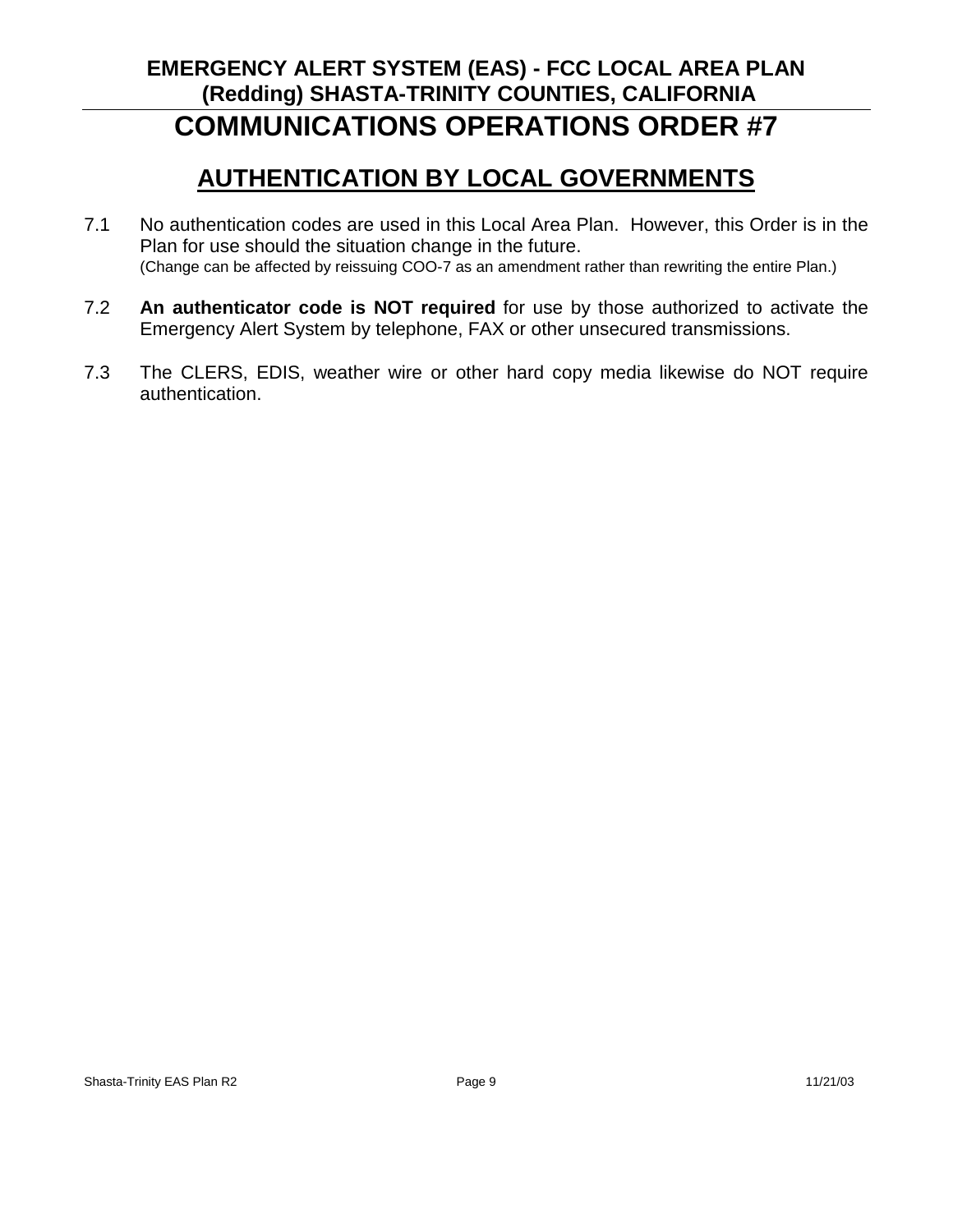#### **EMERGENCY ALERT SYSTEM (EAS) - FCC LOCAL AREA PLAN (Redding) SHASTA-TRINITY COUNTIES, CALIFORNIA SIGNATURES OF CONCURRENCE AND APPROVAL**

**Jim Bremer, Chair** Date Redding (Shasta-Trinity Counties) FCC Local Emergency Communications Committee

Jeff Knott, Co-Chair **Date** Redding (Shasta-Trinity Counties) FCC Local Emergency Communications Committee

**Elizabeth, Morse Meteorologist in Charge Charge Charge Date** National Weather Service

Jim Gabbert, Chairman Date and Date Date Date State Emergency Communications Committee

State of California Date Date California Governor's Office of Emergency Services